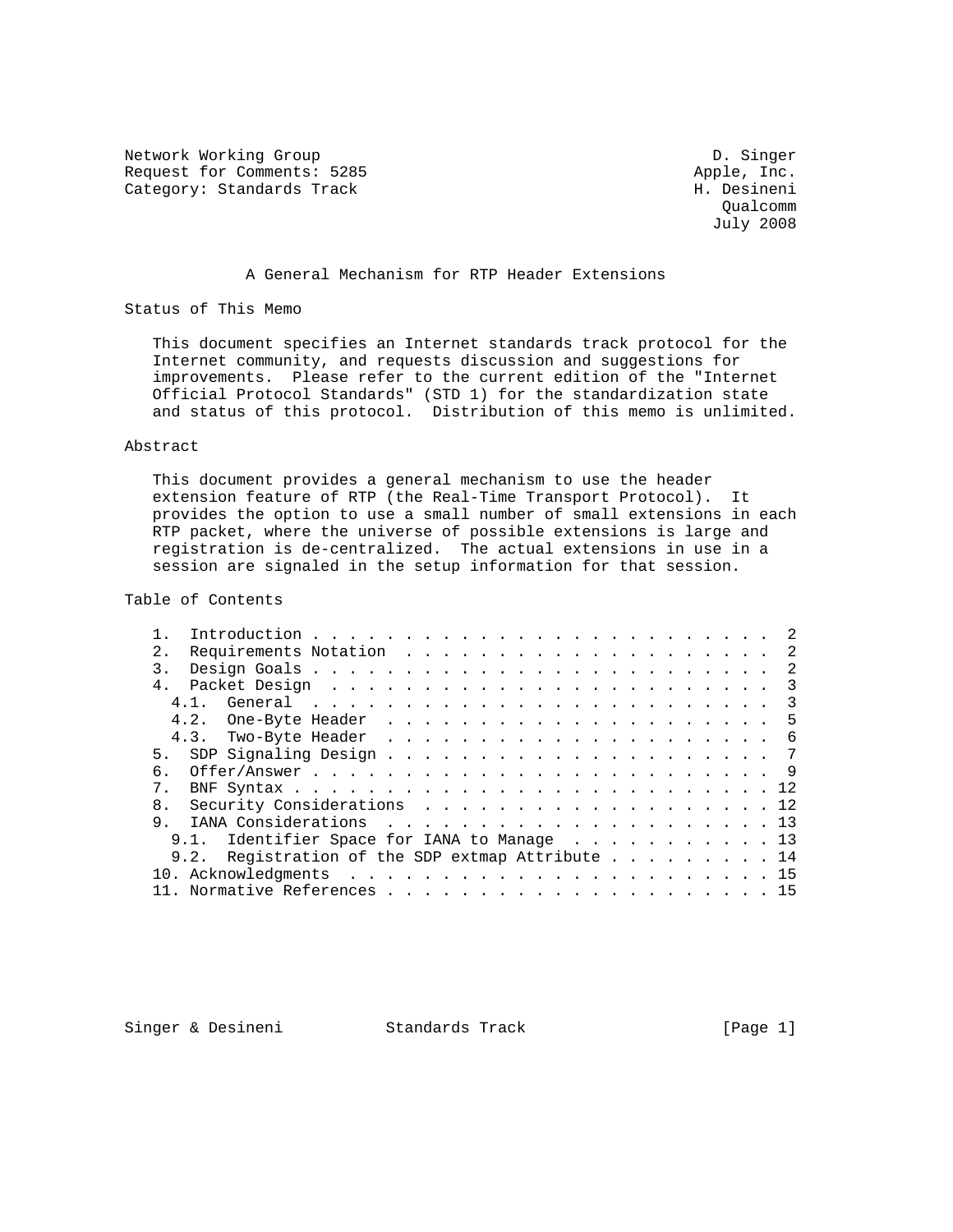# 1. Introduction

 The RTP specification [RFC3550] provides a capability to extend the RTP header. It defines the header extension format and rules for its use in Section 5.3.1. The existing header extension method permits at most one extension per RTP packet, identified by a 16-bit identifier and a 16-bit length field specifying the length of the header extension in 32-bit words.

 This mechanism has two conspicuous drawbacks. First, it permits only one header extension in a single RTP packet. Second, the specification gives no guidance as to how the 16-bit header extension identifiers are allocated to avoid collisions.

 This specification removes the first drawback by defining a backward compatible and extensible means to carry multiple header extension elements in a single RTP packet. It removes the second drawback by defining that these extension elements are named by URIs, defining an IANA registry for extension elements defined in IETF specifications, and a Session Description Protocol (SDP) method for mapping between the naming URIs and the identifier values carried in the RTP packets.

 This header extension applies to RTP/AVP (the Audio/Visual Profile) and its extensions.

2. Requirements Notation

 The key words "MUST", "MUST NOT", "REQUIRED", "SHALL", "SHALL NOT", "SHOULD", "SHOULD NOT", "RECOMMENDED", "MAY", and "OPTIONAL" in this document are to be interpreted as described in [RFC2119].

3. Design Goals

 The goal of this design is to provide a simple mechanism whereby multiple identified extensions can be used in RTP packets, without the need for formal registration of those extensions but nonetheless avoiding collision.

 This mechanism provides an alternative to the practice of burying associated metadata into the media format bit stream. This has often been done in media data sent over fixed-bandwidth channels. Once this is done, a decoder for the specific media format is required to extract the metadata. Also, depending on the media format, the metadata may need to be added at the time of encoding the media so that the bit-rate required for the metadata is taken into account. But the metadata may not be known at that time. Inserting metadata at a later time can require a decode and re-encode to meet bit-rate requirements.

Singer & Desineni Standards Track [Page 2]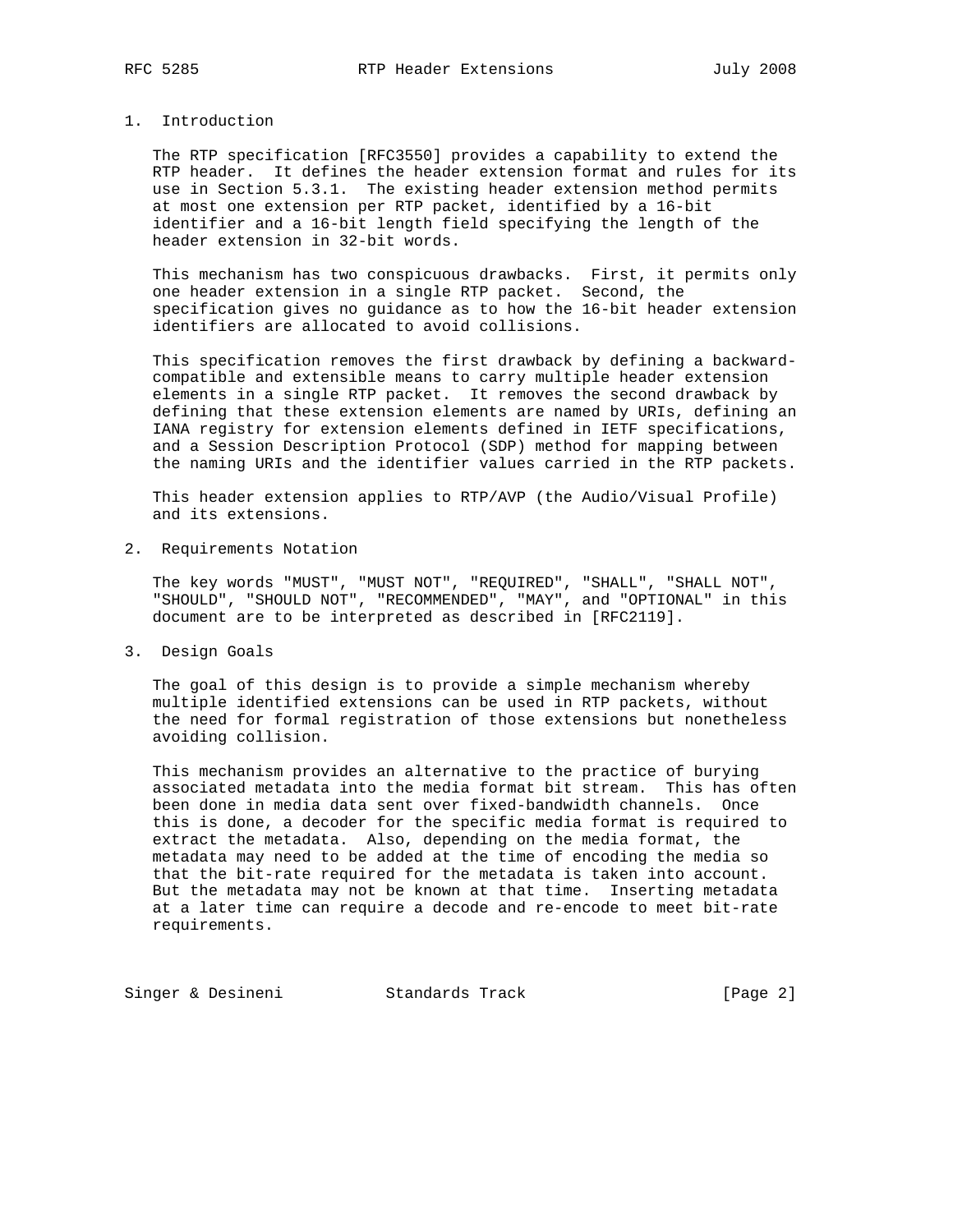In some cases, a more appropriate, higher-level mechanism may be available, and if so, it should be used. For cases where a higher level mechanism is not available, it is better to provide a mechanism at the RTP level than have the metadata be tied to a specific form of media data.

- 4. Packet Design
- 4.1. General

 The following design is fit into the "header extension" of the RTP extension, as described above.

 The presence and format of this header extension and its contents are negotiated or defined out-of-band, such as through signaling (see below for SDP signaling). The value defined for an RTP extension (defined below for the one-byte and two-byte header forms) is only an architectural constant (e.g., for use by network analyzers); it is the negotiation/definition (e.g., in SDP) that is the definitive indication that this header extension is present.

 This specification inherits the requirement from the RTP specification that the header extension "is designed so that the header extension may be ignored". To be specific, header extensions using this specification MUST only be used for data that can safely be ignored by the recipient without affecting interoperability, and MUST NOT be used when the presence of the extension has changed the form or nature of the rest of the packet in a way that is not compatible with the way the stream is signaled (e.g., as defined by the payload type). Valid examples might include metadata that is additional to the usual RTP information.

 The RTP header extension is formed as a sequence of extension elements, with possible padding. Each extension element has a local identifier and a length. The local identifiers may be mapped to a larger namespace in the negotiation (e.g., session signaling).

 As is good network practice, data should only be transmitted when needed. The RTP header extension should only be present in a packet if that packet also contains one or more extension elements, as defined here. An extension element should only be present in a packet when needed; the signaling setup of extension elements indicates only that those elements may be present in some packets, not that they are in fact present in all (or indeed, any) packets.

 Each extension element in a packet has a local identifier (ID) and a length. The local identifiers present in the stream MUST have been negotiated or defined out-of-band. There are no static allocations

Singer & Desineni Standards Track (Page 3)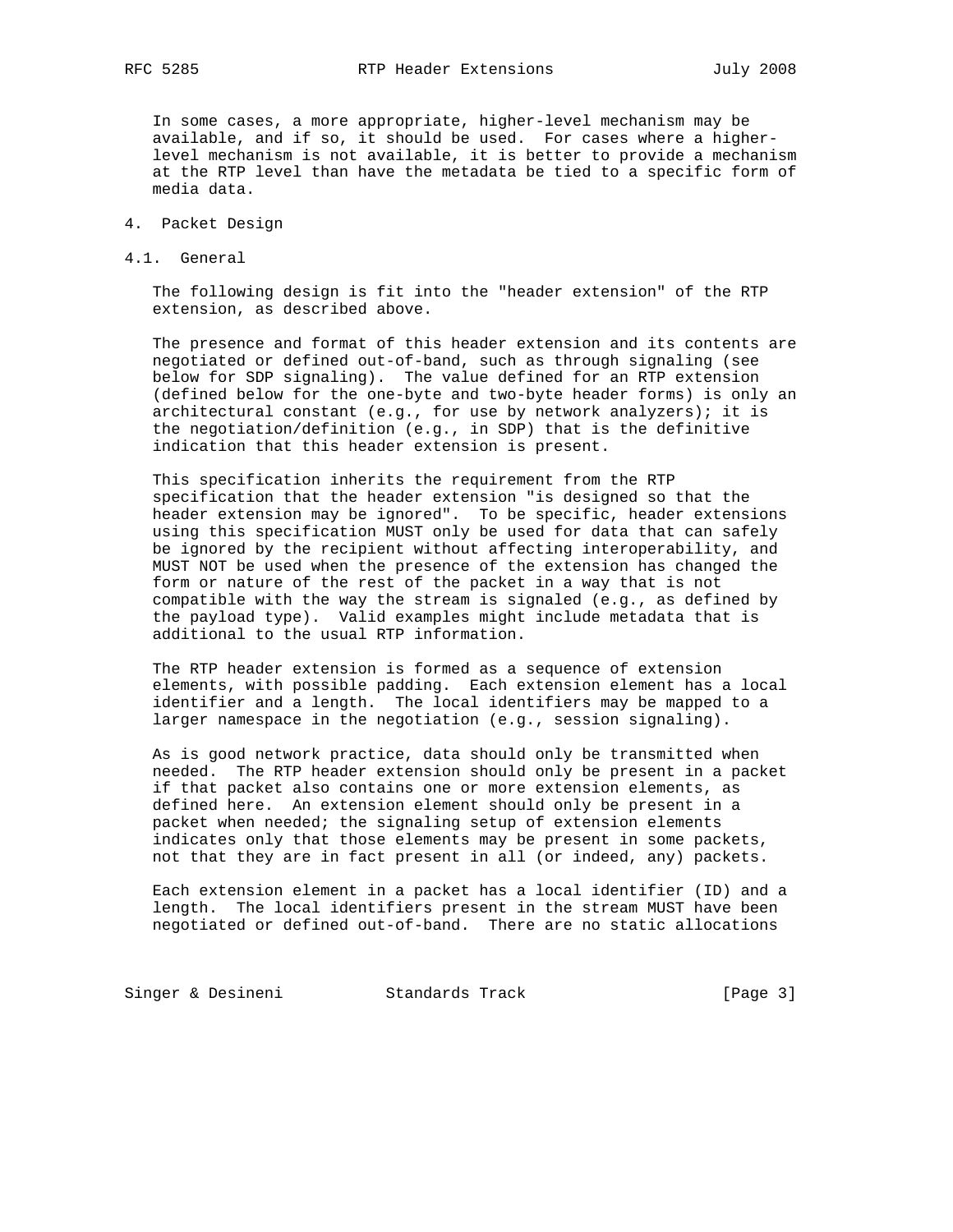of local identifiers. Each distinct extension MUST have a unique ID. The value 0 is reserved for padding and MUST NOT be used as a local identifier.

 There are two variants of the extension: one-byte and two-byte headers. Since it is expected that (a) the number of extensions in any given RTP session is small and (b) the extensions themselves are small, the one-byte header form is preferred and MUST be supported by all receivers. A stream MUST contain only one-byte or two-byte headers: they MUST NOT be mixed within a stream. Transmitters SHOULD NOT use the two-byte form when all extensions are small enough for the one-byte header form.

 A sequence of extension elements, possibly with padding, forms the header extension defined in the RTP specification. There are as many extension elements as fit into the length as indicated in the RTP header extension length. Since this length is signaled in full 32 bit words, padding bytes are used to pad to a 32-bit boundary. The entire extension is parsed byte-by-byte to find each extension element (no alignment is required), and parsing stops at the earlier of the end of the entire header extension, or, in one-byte headers, on encountering an identifier with the reserved value of 15.

 In both forms, padding bytes have the value of 0 (zero). They may be placed between extension elements, if desired for alignment, or after the last extension element, if needed for padding. A padding byte does not supply the ID of an element, nor the length field. When a padding byte is found, it is ignored and the parser moves on to interpreting the next byte.

 Note carefully that the one-byte header form allows for data lengths between 1 and 16 bytes, by adding 1 to the signaled length value (thus, 0 in the length field indicates 1 byte of data follows). This allows for the important case of 16-byte payloads. This addition is not performed for the two-byte headers, where the length field signals data lengths between 0 and 255 bytes.

 Use of RTP header extensions will reduce the efficiency of RTP header compression, since the header extension will be sent uncompressed unless the RTP header compression module is updated to recognize the extension header. If header extensions are present in some packets, but not in others, this can also reduce compression efficiency by requiring an update to the fixed header to be conveyed when header extensions start or stop being sent. The interactions of the RTP header extension and header compression is explored further in [RFC2508] and [RFC3095].

Singer & Desineni Standards Track [Page 4]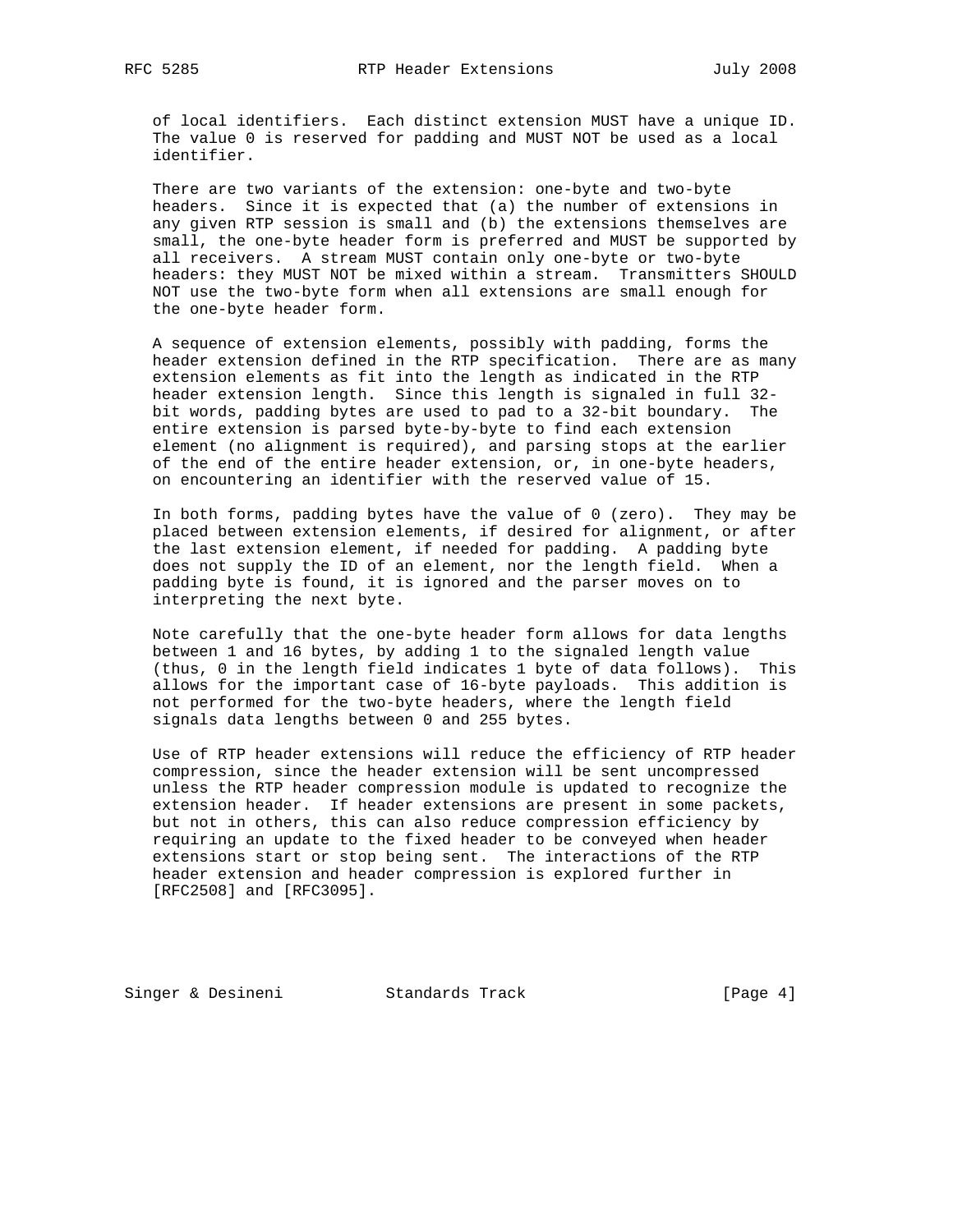#### 4.2. One-Byte Header

 In the one-byte header form of extensions, the 16-bit value required by the RTP specification for a header extension, labeled in the RTP specification as "defined by profile", takes the fixed bit pattern 0xBEDE (the first version of this specification was written on the feast day of the Venerable Bede).

 Each extension element starts with a byte containing an ID and a length:

 $\overline{0}$  0 1 2 3 4 5 6 7 +-+-+-+-+-+-+-+-+ | ID | len | +-+-+-+-+-+-+-+-+

 The 4-bit ID is the local identifier of this element in the range 1-14 inclusive. In the signaling section, this is referred to as the valid range.

 The local identifier value 15 is reserved for future extension and MUST NOT be used as an identifier. If the ID value 15 is encountered, its length field should be ignored, processing of the entire extension should terminate at that point, and only the extension elements present prior to the element with ID 15 considered.

 The 4-bit length is the number minus one of data bytes of this header extension element following the one-byte header. Therefore, the value zero in this field indicates that one byte of data follows, and a value of 15 (the maximum) indicates element data of 16 bytes. (This permits carriage of 16-byte values, which is a common length of labels and identifiers, while losing the possibility of zero-length values -- which would often be padded anyway.)

Singer & Desineni Standards Track [Page 5]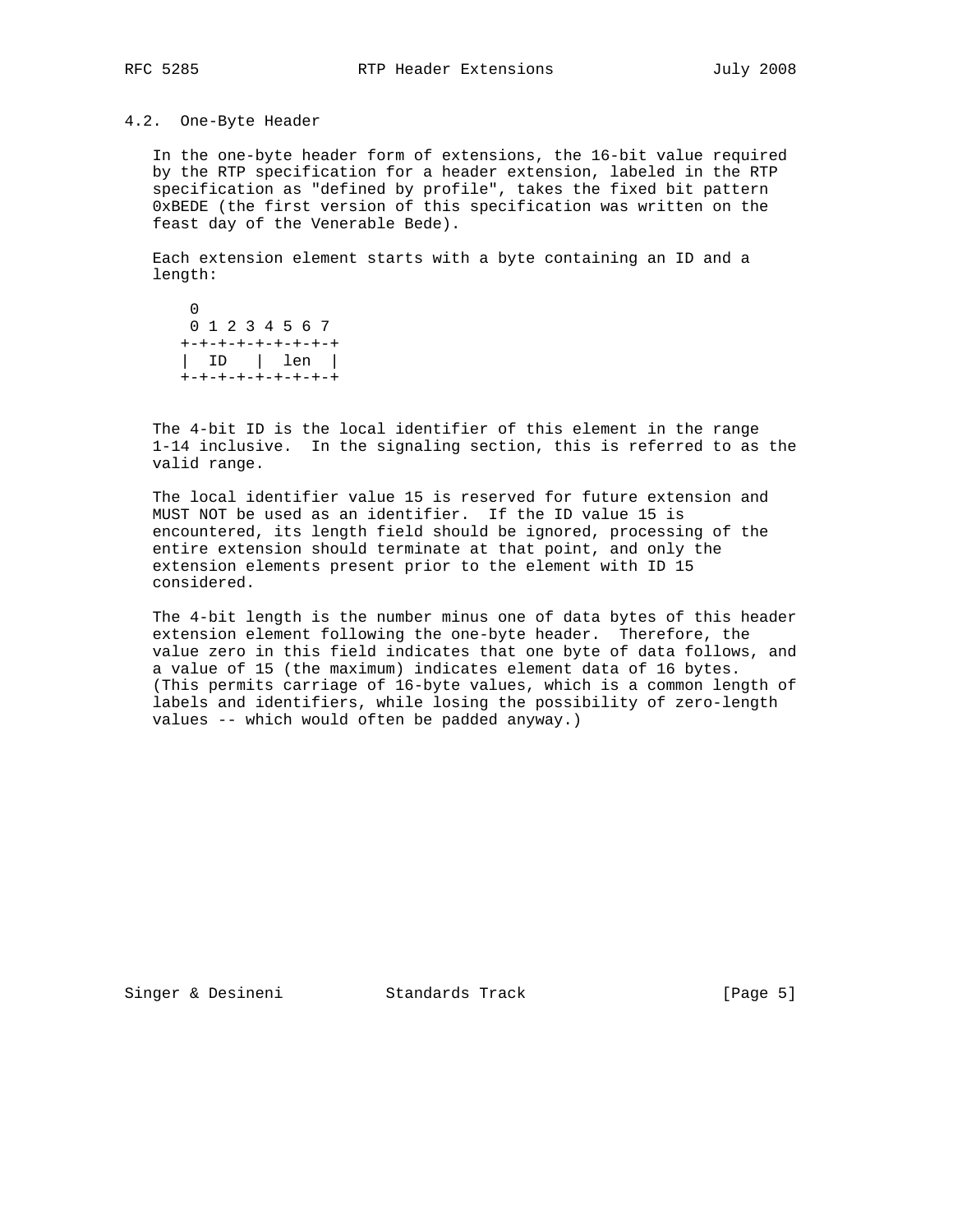An example header extension, with three extension elements, some padding, and including the required RTP fields, follows:

|             | 0 1 2 3 4 5 6 7 8 9 0 1 2 3 4 5 6 7 8 9 0 1 2 3 4 5 6 7 8 9 0 1                 |                          |      |  |  |  |  |  |
|-------------|---------------------------------------------------------------------------------|--------------------------|------|--|--|--|--|--|
| 0xBE        | 0xDE                                                                            | length=3<br>--+-+-+-+-+- |      |  |  |  |  |  |
| $L=0$<br>ID |                                                                                 | data   ID   L=1          | data |  |  |  |  |  |
|             | data $\begin{vmatrix} 0 & (pad) &   & 0 (pad) &   & ID &   & L=3 \end{vmatrix}$ |                          |      |  |  |  |  |  |
| data        |                                                                                 |                          |      |  |  |  |  |  |

### 4.3. Two-Byte Header

 In the two-byte header form, the 16-bit value required by the RTP specification for a header extension, labeled in the RTP specification as "defined by profile", is defined as shown below.

 $\sim$  0  $\sim$  1 0 1 2 3 4 5 6 7 8 9 0 1 2 3 4 5 +-+-+-+-+-+-+-+-+-+-+-+-+-+-+-+-+ | 0x100 |appbits| +-+-+-+-+-+-+-+-+-+-+-+-+-+-+-+-+

 The appbits field is 4 bits that are application-dependent and may be defined to be any value or meaning, and are outside the scope of this specification. For the purposes of signaling, this field is treated as a special extension value assigned to the local identifier 256. If no extension has been specified through configuration or signaling for this local identifier value 256, the appbits field SHOULD be set to all 0s by the sender and MUST be ignored by the receiver.

 Each extension element starts with a byte containing an ID and a byte containing a length:

 $\sim$  0  $\sim$  1 0 1 2 3 4 5 6 7 8 9 0 1 2 3 4 5 +-+-+-+-+-+-+-+-+-+-+-+-+-+-+-+-+ | ID | length | +-+-+-+-+-+-+-+-+-+-+-+-+-+-+-+-+

Singer & Desineni Standards Track [Page 6]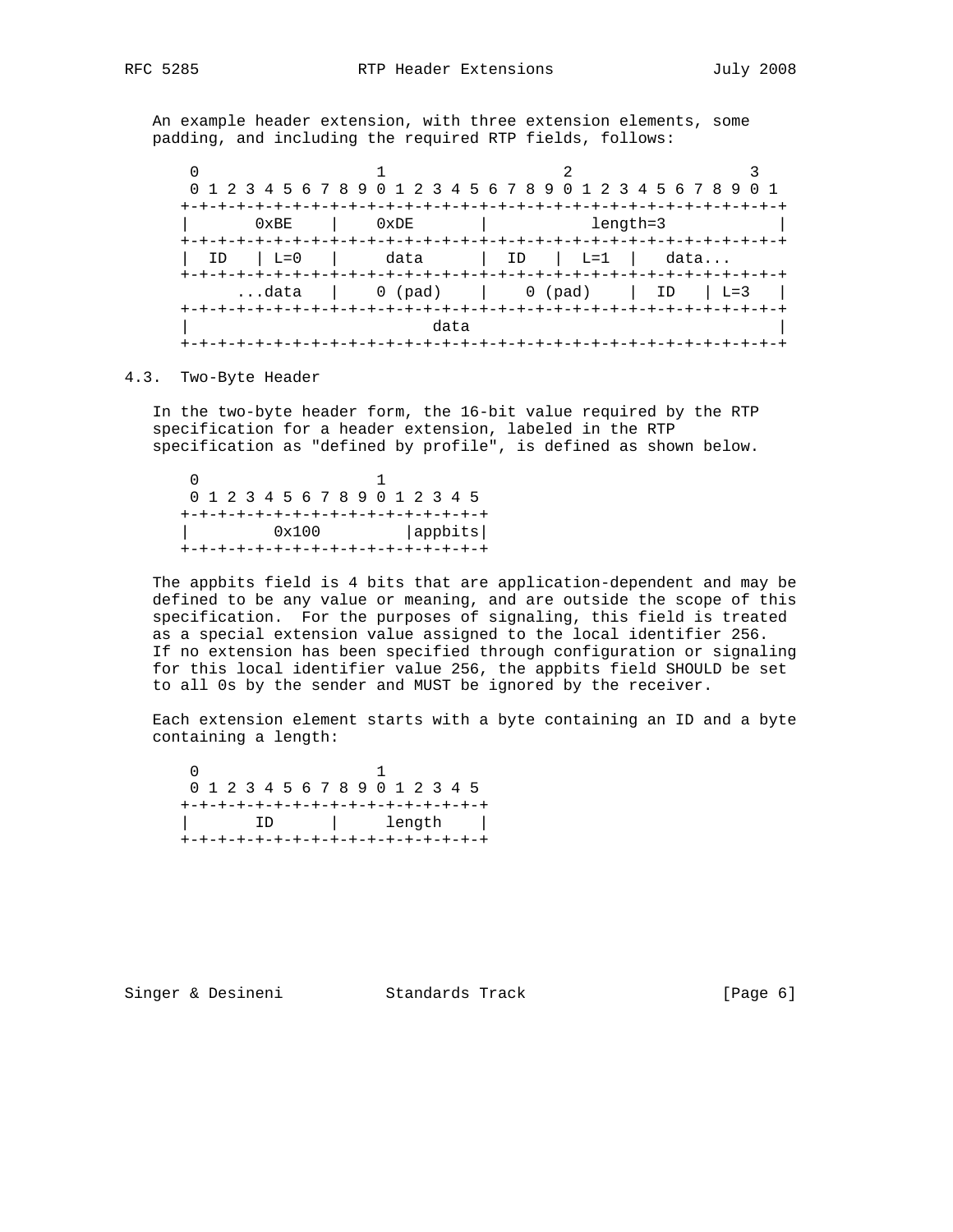The 8-bit ID is the local identifier of this element in the range 1-255 inclusive. In the signaling section, the range 1-256 is referred to as the valid range, with the values 1-255 referring to extension elements, and the value 256 referring to the 4-bit field 'appbits' (above).

 The 8-bit length field is the length of extension data in bytes not including the ID and length fields. The value zero indicates there is no data following.

 An example header extension, with three extension elements, some padding, and including the required RTP fields, follows:

|                  | 0 1 2 3 4 5 6 7 8 9 0 1 2 3 4 5 6 7 8 9 0 1 2 3 4 5 6 7 8 9 0 1<br>+-+-+-+-+-+-+- |                                   |                              |
|------------------|-----------------------------------------------------------------------------------|-----------------------------------|------------------------------|
| 0x10             | 0x00                                                                              | length=3                          |                              |
| +-+-+-+-+-+-+-+- | $L = 0$                                                                           | -+-+-+-+-+-+-+-+-+-+-+-+-+-<br>ID | $L=1$                        |
| data             | $0$ (pad)                                                                         |                                   | $L = 4$<br>+-+-+-+-+-+-+-+-+ |
|                  | data                                                                              |                                   |                              |
| $+ - + - + -$    |                                                                                   |                                   |                              |

5. SDP Signaling Design

 The indication of the presence of this extension, and the mapping of local identifiers used in the header extension to a larger namespace, MUST be performed out-of-band, for example, as part of a SIP offer/ answer exchange using SDP. This section defines such signaling in SDP.

 A usable mapping MUST use IDs in the valid range, and each ID in this range MUST be used only once for each media (or only once if the mappings are session level). Mappings that do not conform to these rules MAY be presented, for instance, during offer/answer negotiation as described in the next section, but remapping to conformant values is necessary before they can be applied.

 Each extension is named by a URI. That URI MUST be absolute, and precisely identifies the format and meaning of the extension. URIs that contain a domain name SHOULD also contain a month-date in the form mmyyyy. The definition of the element and assignment of the URI MUST have been authorized by the owner of the domain name on or very

Singer & Desineni Standards Track (Page 7)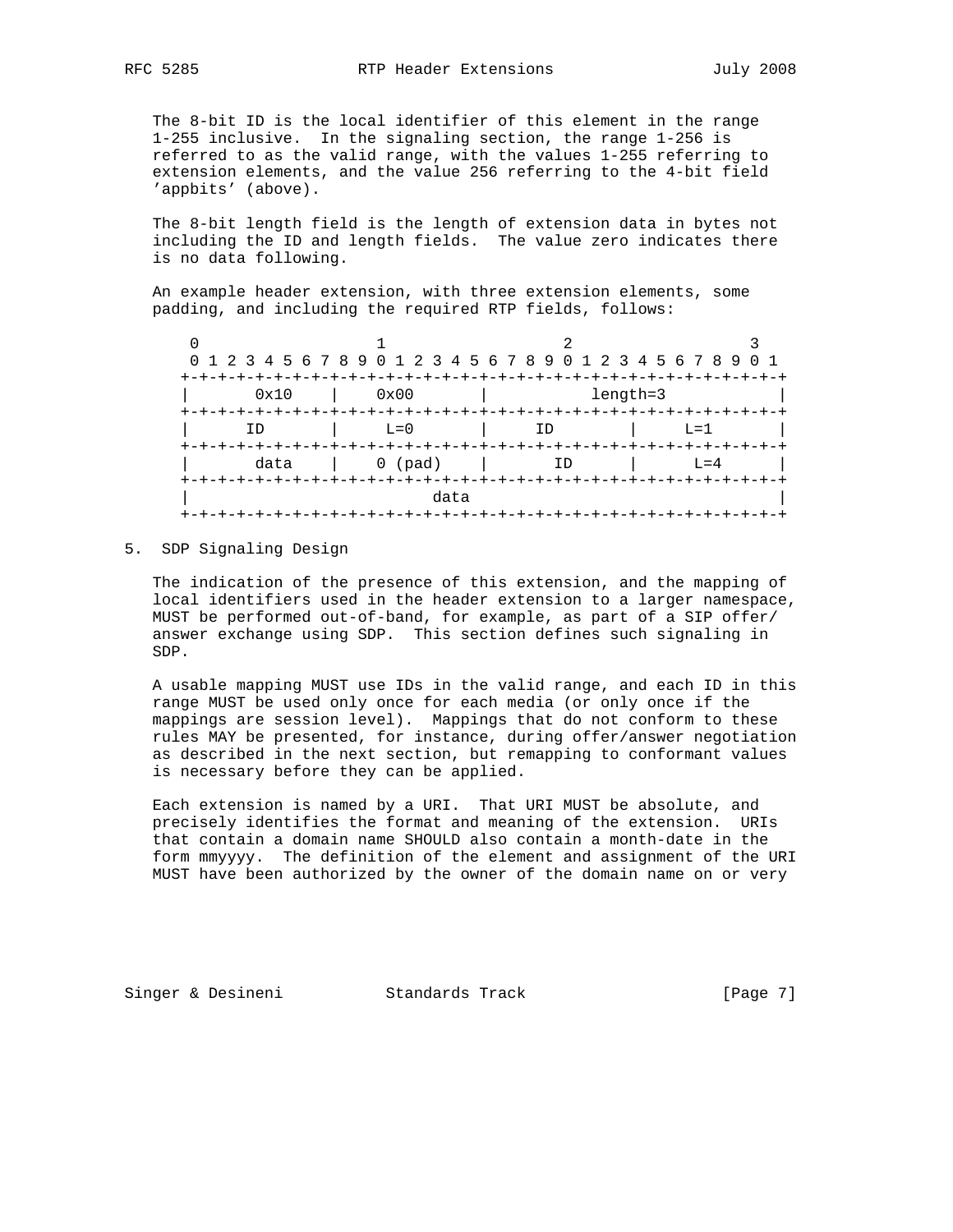close to that date. (This avoids problems when domain names change ownership.) If the resource or document defines several extensions, then the URI MUST identify the actual extension in use, e.g., using a fragment or query identifier (characters after a '#' or '?' in the URI).

Rationale: the use of URIs provides for a large, unallocated space,

 and gives documentation on the extension. The URIs are not required to be de-referencable, in order to permit confidential or experimental use, and to cover the case when extensions continue to be used after the organization that defined them ceases to exist.

 An extension URI with the same attributes MUST NOT appear more than once applying to the same stream, i.e., at session level or in the declarations for a single stream at media level. (The same extension may, of course, be used for several streams, and may appear differently parameterized for the same stream.)

 For extensions defined in RFCs, the URI used SHOULD be a URN starting "urn:ietf:params:rtp-hdrext:" and followed by a registered, descriptive name.

 The registration requirements are detailed in the IANA Considerations section, below.

 An example (this is only an example), where 'avt-example-metadata' is the hypothetical name of a header extension, might be:

urn:ietf:params:rtp-hdrext:avt-example-metadata

An example name not from the IETF (this is only an example) might be:

http://example.com/082005/ext.htm#example-metadata

 The mapping may be provided per media stream (in the media-level section(s) of SDP, i.e., after an "m=" line) or globally for all streams (i.e., before the first "m=" line, at session level). The definitions MUST be either all session level or all media level; it is not permitted to mix the two styles. In addition, as noted above, the IDs used MUST be unique for each stream type for a given media, or for the session for session-level declarations.

 Each local identifier potentially used in the stream is mapped to a string using an attribute of the form:

a=extmap:<value>["/"<direction>] <URI> <extensionattributes>

Singer & Desineni Standards Track [Page 8]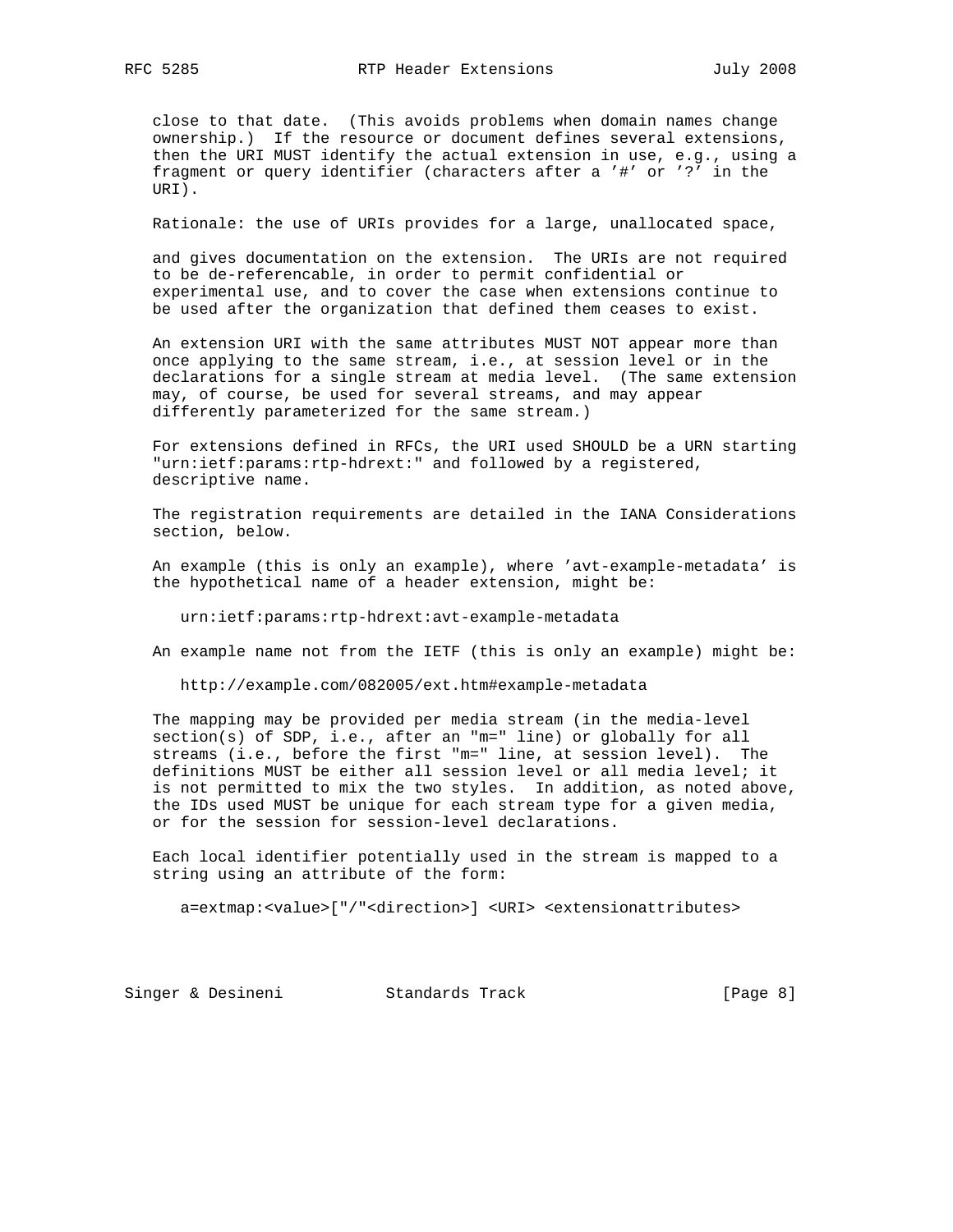where <URI> is a URI, as above, <value> is the local identifier (ID) of this extension and is an integer in the valid range inclusive (0 is reserved for padding in both forms, and 15 is reserved in the one byte header form, as noted above), and <direction> is one of "sendonly", "recvonly", "sendrecv", or "inactive" (without the quotes).

 The formal BNF syntax is presented in a later section of this specification.

Example:

a=extmap:1 http://example.com/082005/ext.htm#ttime

a=extmap:2/sendrecv http://example.com/082005/ext.htm#xmeta short

 When SDP signaling is used for the RTP session, it is the presence of the 'extmap' attribute(s) that is diagnostic that this style of header extensions is used, not the magic number indicated above.

6. Offer/Answer

 The simple signaling described above may be enhanced in an offer/ answer context, to permit:

- o asymmetric behavior (extensions sent in only one direction),
- o the offer of mutually exclusive alternatives, or
- o the offer of more extensions than can be sent in a single session.

 A direction attribute MAY be included in an extmap; without it, the direction implicitly inherits, of course, from the stream direction, or is "sendrecv" for session-level attributes or extensions of "inactive" streams. The direction MUST be one of "sendonly", "recvonly", "sendrecv", or "inactive". A "sendonly" direction indicates an ability to send; a "recvonly" direction indicates a desire to receive; a "sendrecv" direction indicates both. An "inactive" direction indicates neither, but later re-negotiation may make an extension active.

 Extensions, with their directions, may be signaled for an "inactive" stream. It is an error to use an extension direction incompatible with the stream direction (e.g., a "sendonly" attribute for a "recvonly" stream).

Singer & Desineni Standards Track [Page 9]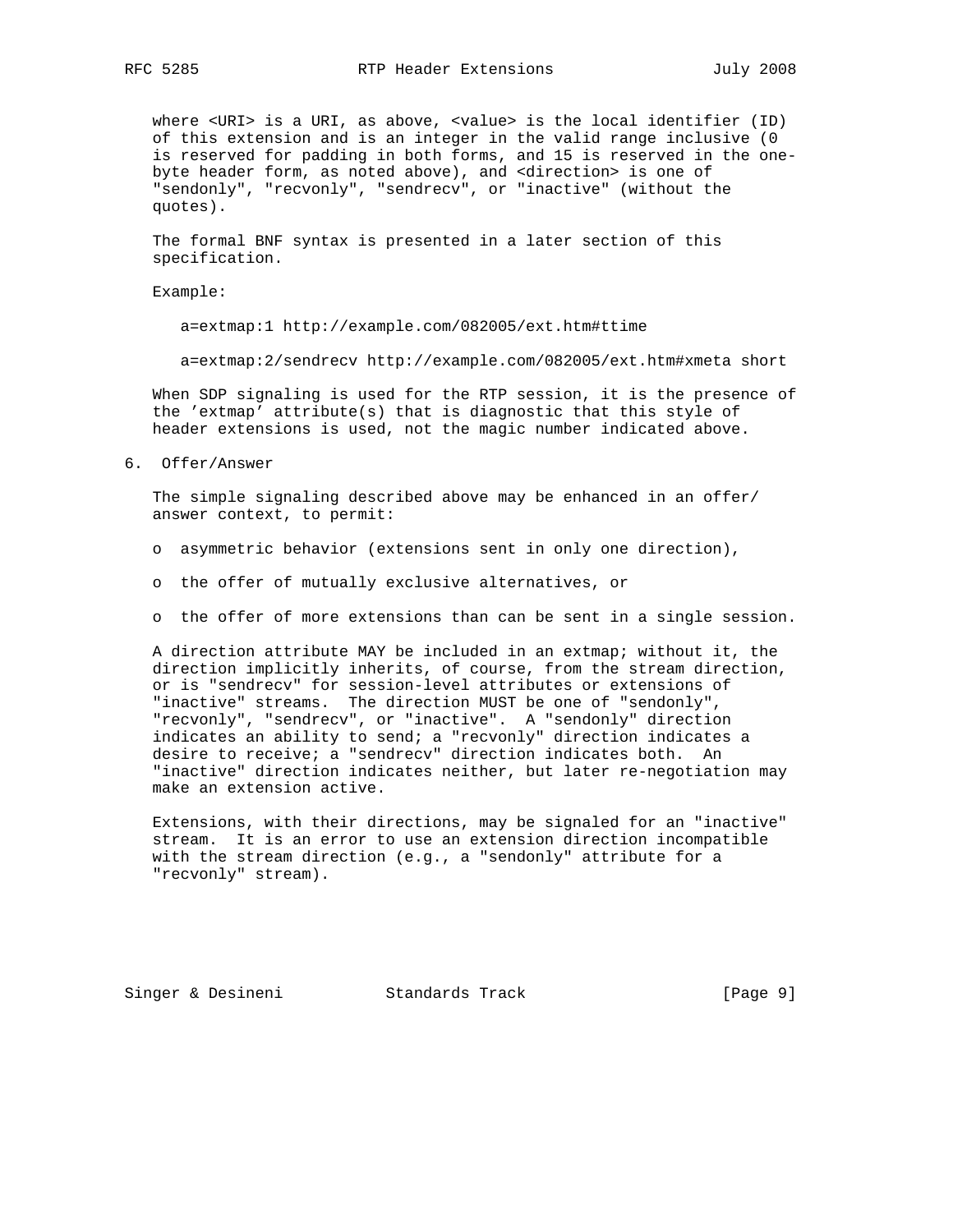If an offer or answer contains session-level mappings (and hence no media-level mappings), and different behavior is desired for each stream, then the entire set of extension map declarations may be moved into the media-level section(s) of the SDP. (Note that this specification does not permit mixing global and local declarations, to make identifier management easier.)

 If an extension map is offered as "sendrecv", explicitly or implicitly, and asymmetric behavior is desired, the SDP may be modified to modify or add direction qualifiers for that extension. If an extension is marked as "sendonly" and the answerer desires to receive it, the extension MUST be marked as "recvonly" in the SDP answer. An answerer that has no desire to receive the extension or does not understand the extension SHOULD remove it from the SDP answer.

 If an extension is marked as "recvonly" and the answerer desires to send it, the extension MUST be marked as "sendonly" in the SDP answer. An answerer that has no desire to, or is unable to, send the extension SHOULD remove it from the SDP answer.

 Local identifiers in the valid range inclusive in an offer or answer must not be used more than once per media section (including the session-level section). A session update MAY change the direction qualifiers of extensions under use. A session update MAY add or remove extension(s). Identifiers values in the valid range MUST NOT be altered (remapped).

 Note that, under this rule, the same local identifier cannot be used for two extensions for the same media, even when one is "sendonly" and the other "recvonly", as it would then be impossible to make either of them sendrecv (since re-numbering is not permitted either).

 If a party wishes to offer mutually exclusive alternatives, then multiple extensions with the same identifier in the (unusable) range 4096-4351 may be offered; the answerer should select at most one of the offered extensions with the same identifier, and remap it to a free identifier in the valid range, for that extension to be usable.

 Similarly, if more extensions are offered than can be fit in the valid range, identifiers in the range 4096-4351 may be offered; the answerer should choose those that are desired, and remap them to a free identifier in the valid range.

Singer & Desineni Standards Track [Page 10]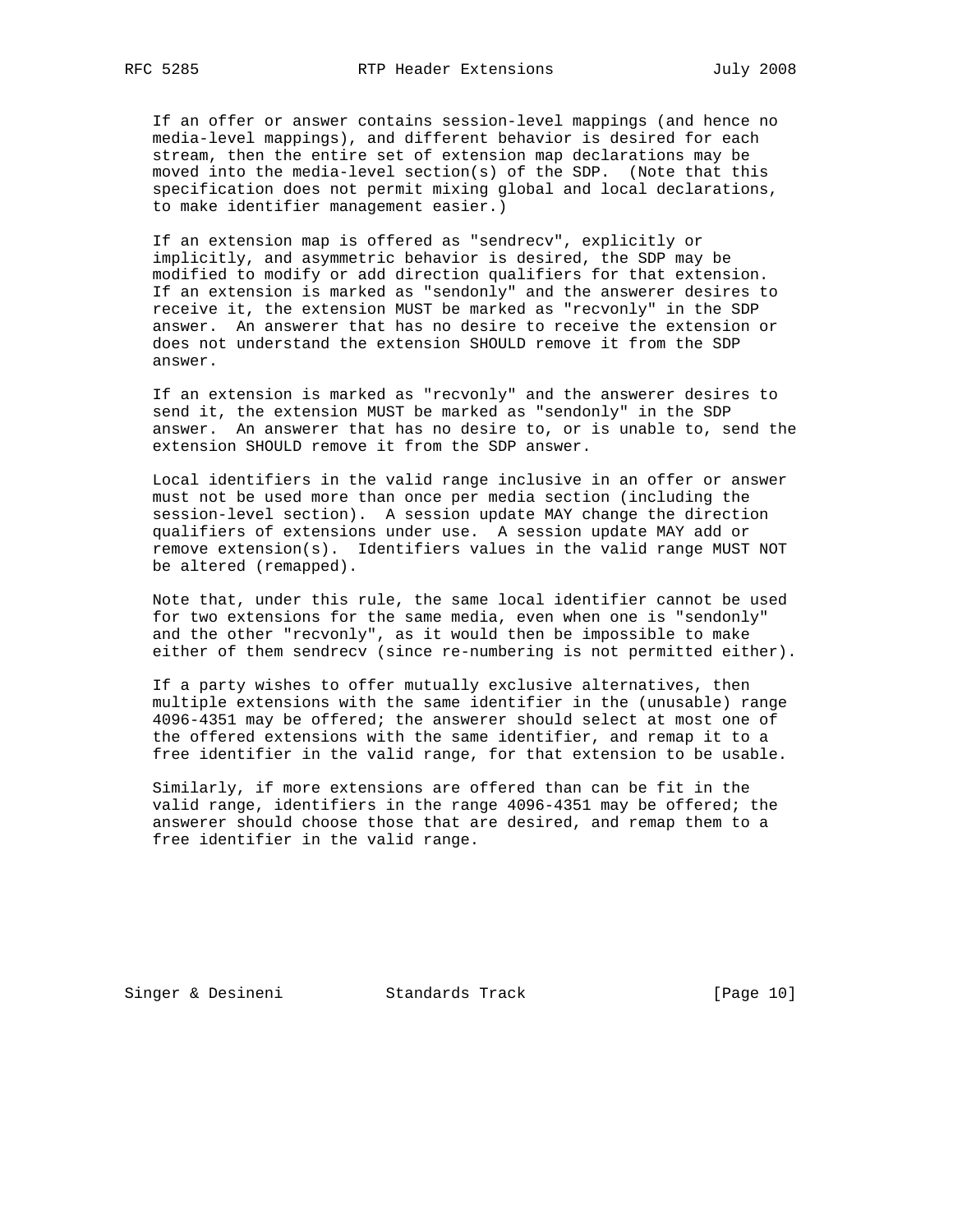It is always allowed to place the offered identifier value "as is" in the SDP answer (for example, due to lack of a free identifier value in the valid range). Extensions with an identifier outside the valid range cannot, of course, be used. If required, the offerer or answerer can update the session to make space for such an extension.

 Rationale: the range 4096-4351 for these negotiation identifiers is deliberately restricted to allow expansion of the range of valid identifiers in future.

 Either party MAY include extensions in the stream other than those negotiated, or those negotiated as "inactive", for example, for the benefit of intermediate nodes. Only extensions that appeared with an identifier in the valid range in SDP originated by the sender can be sent.

 Example (port numbers, RTP profiles, payload IDs and rtpmaps, etc. all omitted for brevity):

The offer:

 a=extmap:1 URI-toffset a=extmap:14 URI-obscure a=extmap:4096 URI-gps-string a=extmap:4096 URI-gps-binary a=extmap:4097 URI-frametype m=video a=sendrecv m=audio a=sendrecv

 The answerer is interested in receiving GPS in string format only on video, but cannot send GPS at all. It is not interested in transmission offsets on audio, and does not understand the URI obscure extension. It therefore moves the extensions from session level to media level, and adjusts the declarations:

```
 m=video
 a=sendrecv
 a=extmap:1 URI-toffset
 a=extmap:2/recvonly URI-gps-string
 a=extmap:3 URI-frametype
 m=audio
 a=sendrecv
 a=extmap:1/sendonly URI-toffset
```
Singer & Desineni Standards Track [Page 11]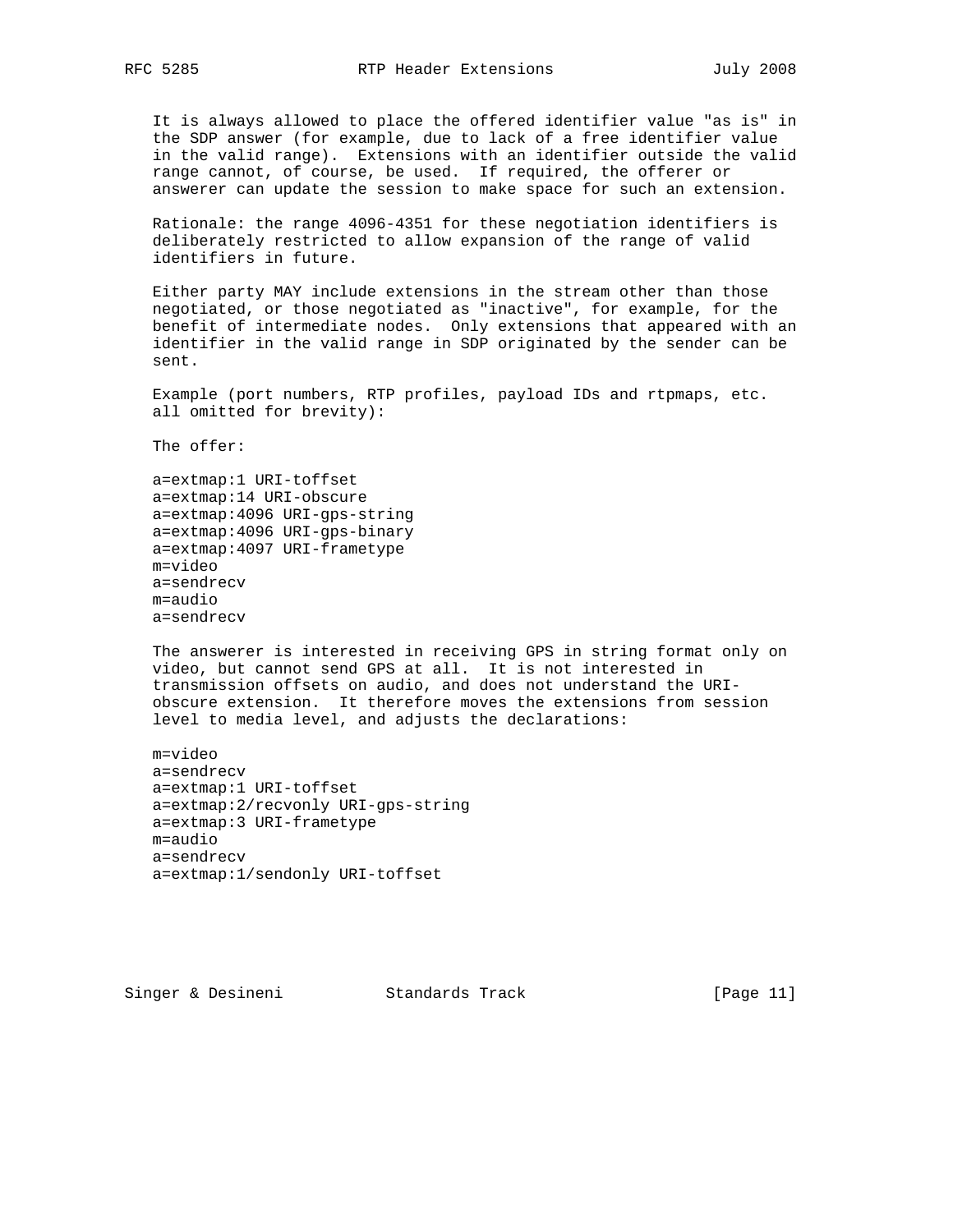7. BNF Syntax

 The syntax definition below uses ABNF according to [RFC5234]. The syntax element 'URI' is defined in [RFC3986] (only absolute URIs are permitted here). The syntax element 'extmap' is an attribute as defined in [RFC4566], i.e., "a=" precedes the extmap definition. Specific extensionattributes are defined by the specification that defines a specific extension name; there may be several.

 extmap = mapentry SP extensionname [SP extensionattributes] extensionname = URI direction = "sendonly" / "recvonly" / "sendrecv" / "inactive" mapentry = "extmap:" 1\*5DIGIT ["/" direction] extensionattributes = byte-string URI = <Defined in RFC 3986> byte-string = <Defined in RFC 4566> SP = <Defined in RFC 5234> DIGIT = <Defined in RFC 5234>

8. Security Considerations

 This defines only a place to transmit information; the security implications of the extensions must be discussed with those extensions.

 Care should be taken when defining extensions. Clearly, they should be solely informative, but even when the information is extracted, should not cause security concerns.

 Header extensions have the same security coverage as the RTP header itself. When Secure Real-time Transport Protocol (SRTP) [RFC3711] is used to protect RTP sessions, the RTP payload may be both encrypted and integrity protected, while the RTP header is either unprotected or integrity protected. Therefore, it is inappropriate to place information in header extensions that cause security problems if disclosed, unless the entire RTP packet is protected by a lower-layer security protocol providing both confidentiality and integrity capability.

Singer & Desineni Standards Track [Page 12]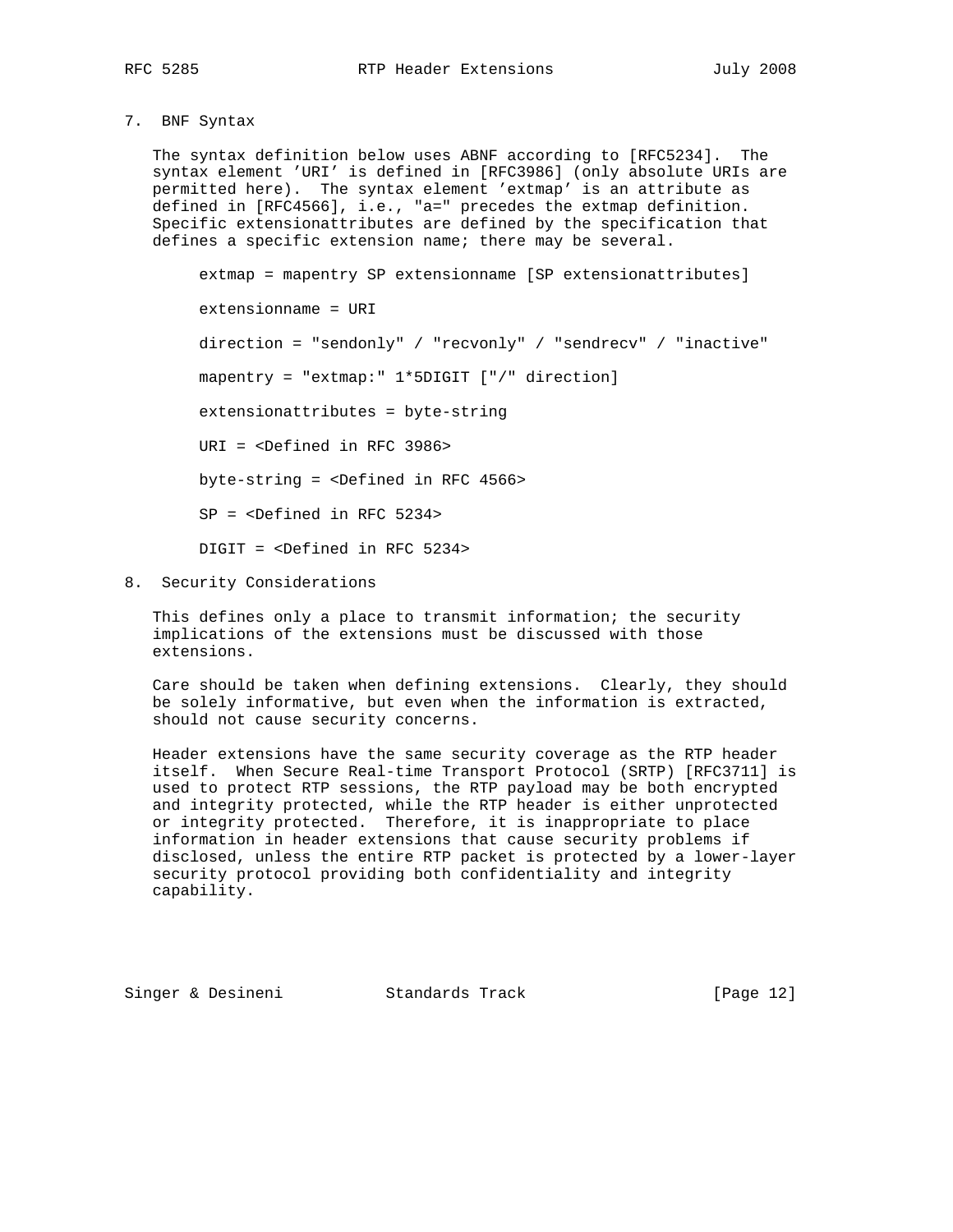## 9. IANA Considerations

9.1. Identifier Space for IANA to Manage

 The mapping from the naming URI form to a reference to a specification is managed by IANA. Insertion into this registry is under the requirements of "Expert Review" as defined in [RFC5226].

 The IANA will also maintain a server that contains all of the registered elements in a publicly accessible space.

 Here is the formal declaration required by the IETF URN Sub-namespace specification [RFC3553].

- o Registry name: RTP Compact Header Extensions
- o Specification: RFC 5285 and RFCs updating RFC 5285.
- o Information required:
	- A. The desired extension naming URI
	- B. A formal reference to the publicly available specification
	- C. A short phrase describing the function of the extension
	- D. Contact information for the organization or person making the registration

 For extensions defined in RFCs, the URI is recommended to be of the form urn:ietf:params:rtp-hdrext:, and the formal reference is the RFC number of the RFC documenting the extension.

- o Review process: Expert review is required. The expert review should check the following requirements:
	- 1. that the specification is publicly available;
	- 2. that the extension complies with the requirements of RTP and this specification, for extensions (notably, that the stream is still decodable if the extension is ignored or not recognized);
	- 3. that the extension specification is technically consistent (in itself and with RTP), complete, and comprehensible;

Singer & Desineni Standards Track [Page 13]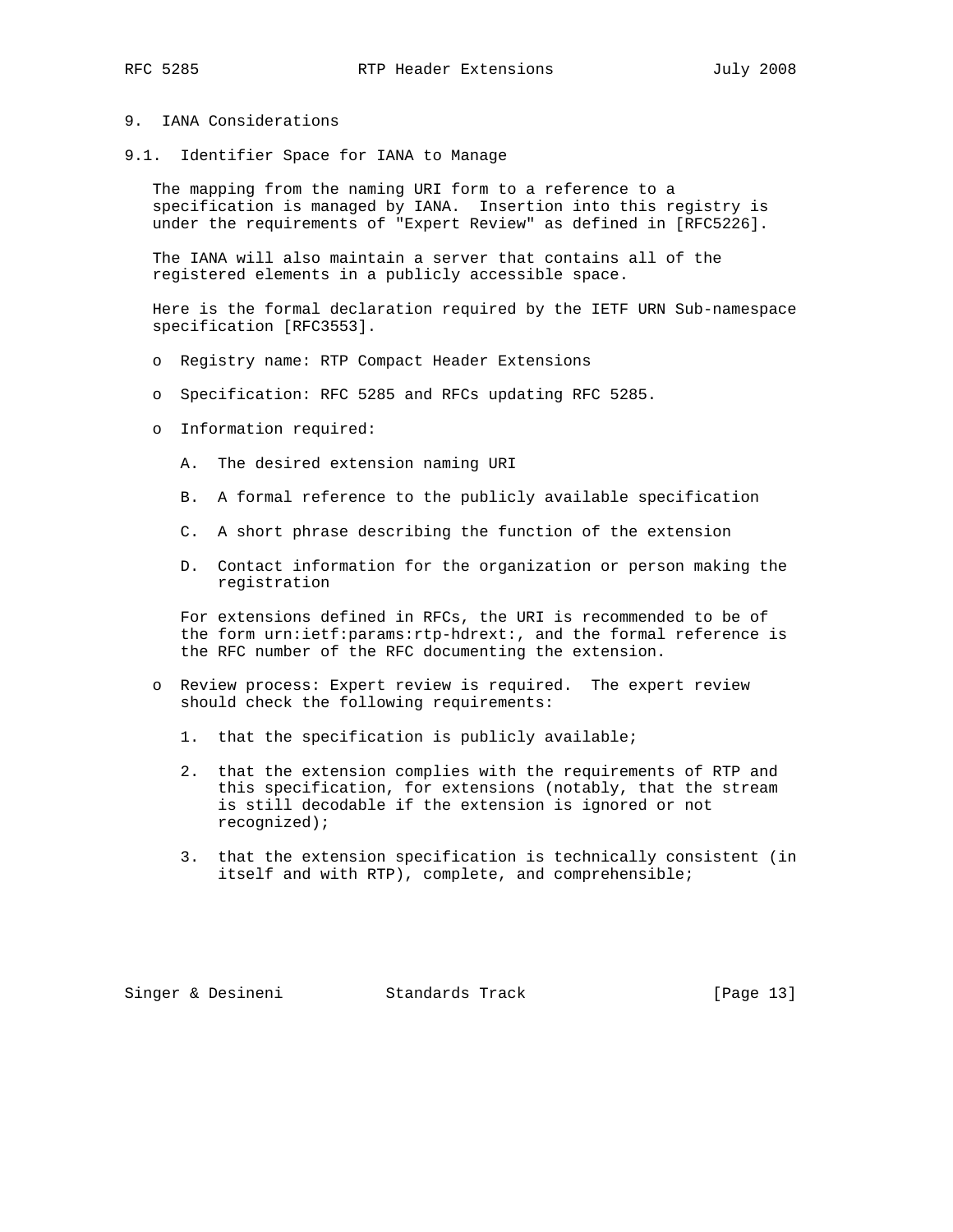- 4. that the extension does not duplicate functionality in existing IETF specifications (including RTP itself), or other extensions already registered;
- 5. that the specification contains a security analysis regarding the content of the header extension;
- 6. that the extension is generally applicable, for example point to-multipoint safe, and the specification correctly describes limitations if they exist; and
- 7. that the suggested naming URI form is appropriately chosen and unique.
- o Size and format of entries: a mapping from a naming URI string to a formal reference to a publicly available specification, with a descriptive phrase and contact information.
- o Initial assignments: none.
- 9.2. Registration of the SDP extmap Attribute

 This section contains the information required by [RFC4566] for an SDP attribute.

o contact name, email address, and telephone number:

 D. Singer singer@apple.com +1 408-974-3162

- o attribute name (as it will appear in SDP): extmap
- o long-form attribute name in English: generic header extension map definition
- o type of attribute (session level, media level, or both): both
- o whether the attribute value is subject to the charset attribute: not subject to the charset attribute
- o a one-paragraph explanation of the purpose of the attribute: This attribute defines the mapping from the extension numbers used in packet headers into extension names as documented in specifications and appropriately registered.
- o a specification of appropriate attribute values for this attribute: see RFC 5285.

Singer & Desineni Standards Track [Page 14]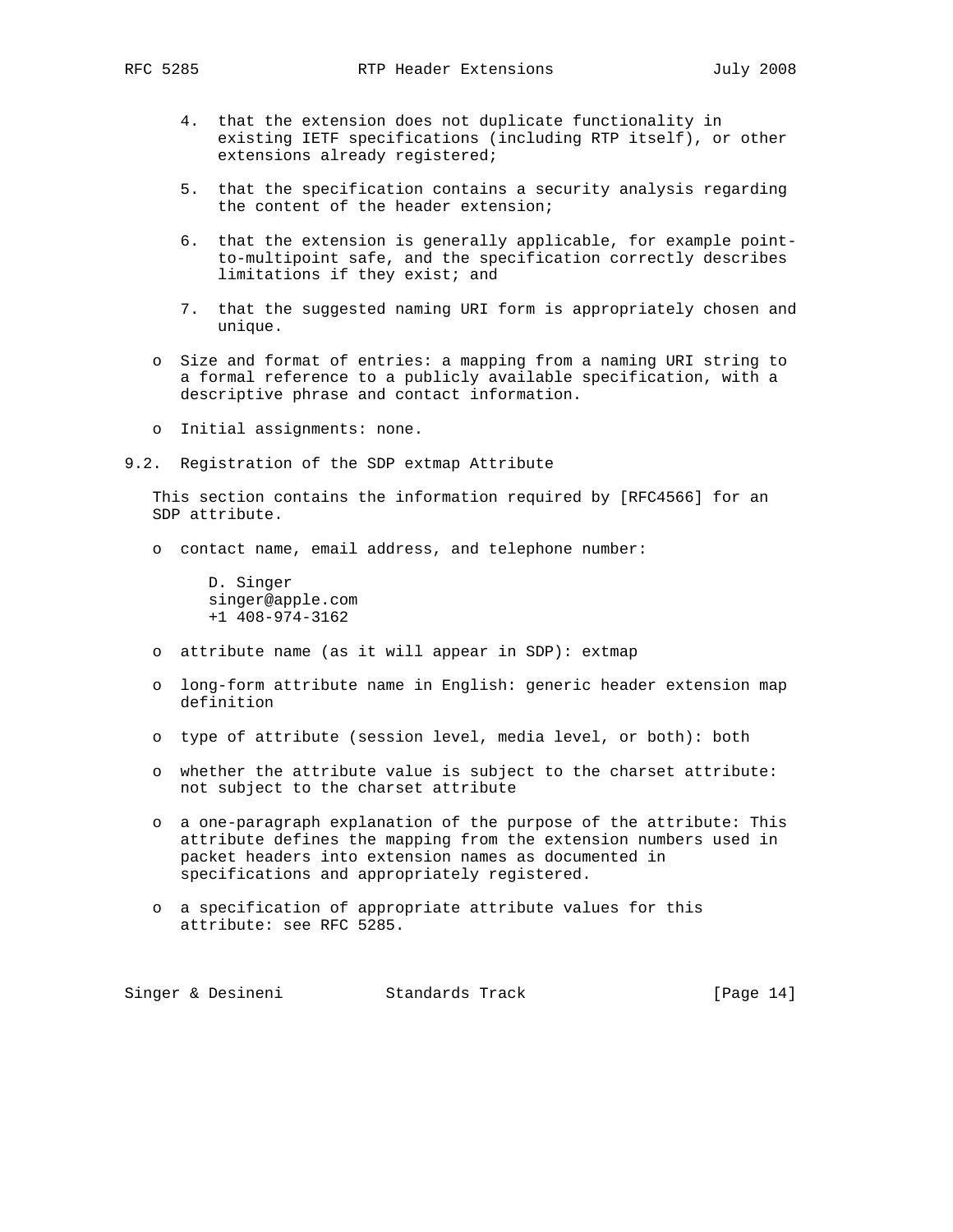10. Acknowledgments

 Both Brian Link and John Lazzaro provided helpful comments on an initial draft of this document. Colin Perkins was helpful in reviewing and dealing with the details. The use of URNs for IETF defined extensions was suggested by Jonathan Lennox, and Pete Cordell was instrumental in improving the padding wording. Dave Oran provided feedback and text in the review. Mike Dolan contributed the two-byte header form. Magnus Westerlund and Tom Taylor were instrumental in managing the registration text.

- 11. Normative References
	- [RFC2119] Bradner, S., "Key words for use in RFCs to Indicate Requirement Levels", BCP 14, RFC 2119, March 1997.
	- [RFC2508] Casner, S. and V. Jacobson, "Compressing IP/UDP/RTP Headers for Low-Speed Serial Links", RFC 2508, February 1999.
	- [RFC3095] Bormann, C., Burmeister, C., Degermark, M., Fukushima, H., Hannu, H., Jonsson, L-E., Hakenberg, R., Koren, T., Le, K., Liu, Z., Martensson, A., Miyazaki, A., Svanbro, K., Wiebke, T., Yoshimura, T., and H. Zheng, "RObust Header Compression (ROHC): Framework and four profiles: RTP, UDP, ESP, and uncompressed", RFC 3095, July 2001.
	- [RFC3550] Schulzrinne, H., Casner, S., Frederick, R., and V. Jacobson, "RTP: A Transport Protocol for Real-Time Applications", STD 64, RFC 3550, July 2003.
	- [RFC3553] Mealling, M., Masinter, L., Hardie, T., and G. Klyne, "An IETF URN Sub-namespace for Registered Protocol Parameters", BCP 73, RFC 3553, June 2003.
	- [RFC3711] Baugher, M., McGrew, D., Naslund, M., Carrara, E., and K. Norrman, "The Secure Real-time Transport Protocol (SRTP)", RFC 3711, March 2004.
	- [RFC3986] Berners-Lee, T., Fielding, R., and L. Masinter, "Uniform Resource Identifier (URI): Generic Syntax", STD 66, RFC 3986, January 2005.
	- [RFC4566] Handley, M., Jacobson, V., and C. Perkins, "SDP: Session Description Protocol", RFC 4566, July 2006.

Singer & Desineni Standards Track [Page 15]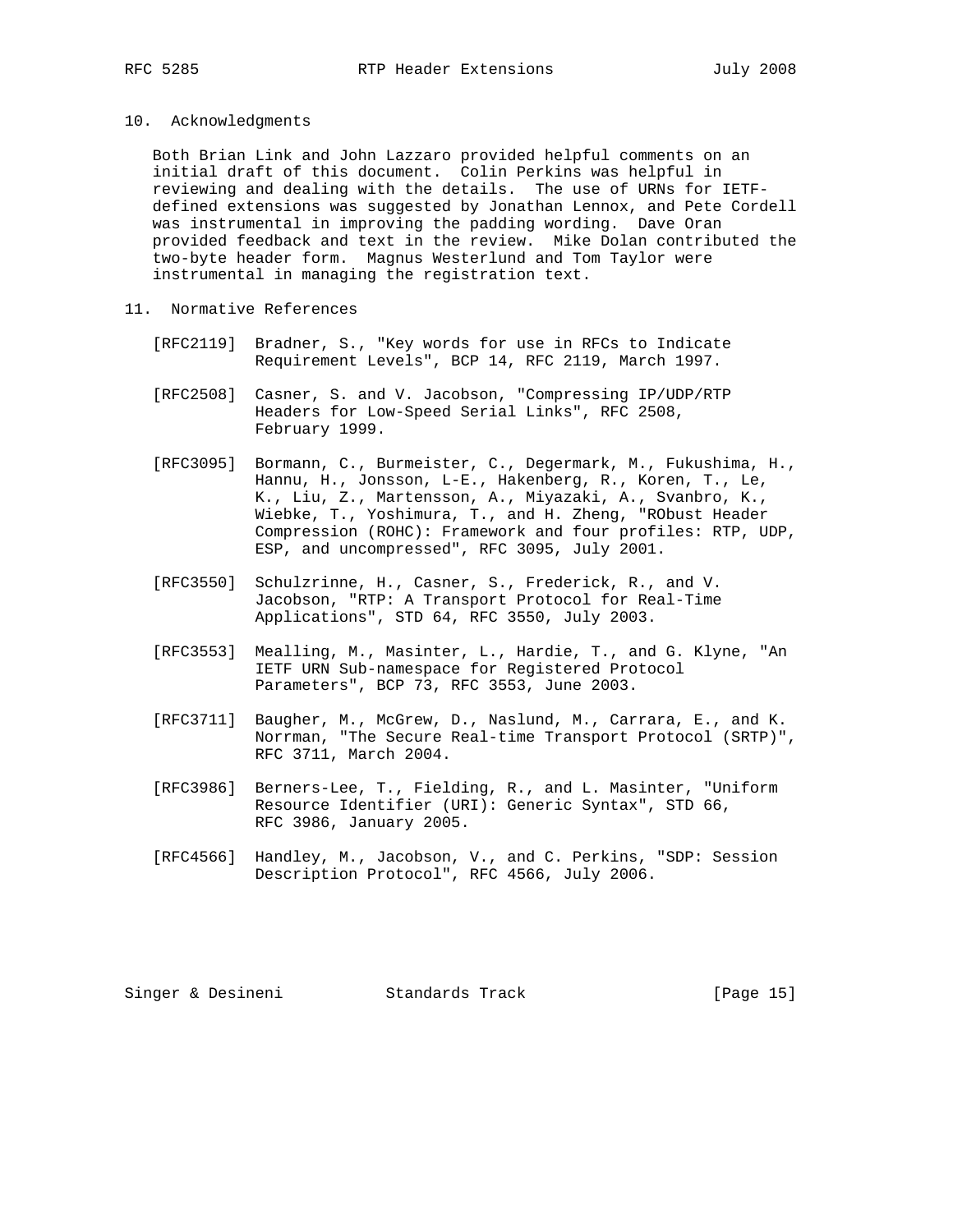- [RFC5226] Narten, T. and H. Alvestrand, "Guidelines for Writing an IANA Considerations Section in RFCs", BCP 26, RFC 5226, May 2008.
- [RFC5234] Crocker, D. and P. Overell, "Augmented BNF for Syntax Specifications: ABNF", STD 68, RFC 5234, January 2008.

Authors' Addresses

 David Singer Apple, Inc. 1 Infinite Loop Cupertino, CA 95014 USA

 Phone: +1 408 996 1010 EMail: singer@apple.com URI: http://www.apple.com/quicktime

 Harikishan Desineni Qualcomm 5775 Morehouse Drive San Diego, CA 92126 USA

 Phone: +1 858 845 8996 EMail: hd@qualcomm.com URI: http://www.qualcomm.com

Singer & Desineni Standards Track [Page 16]